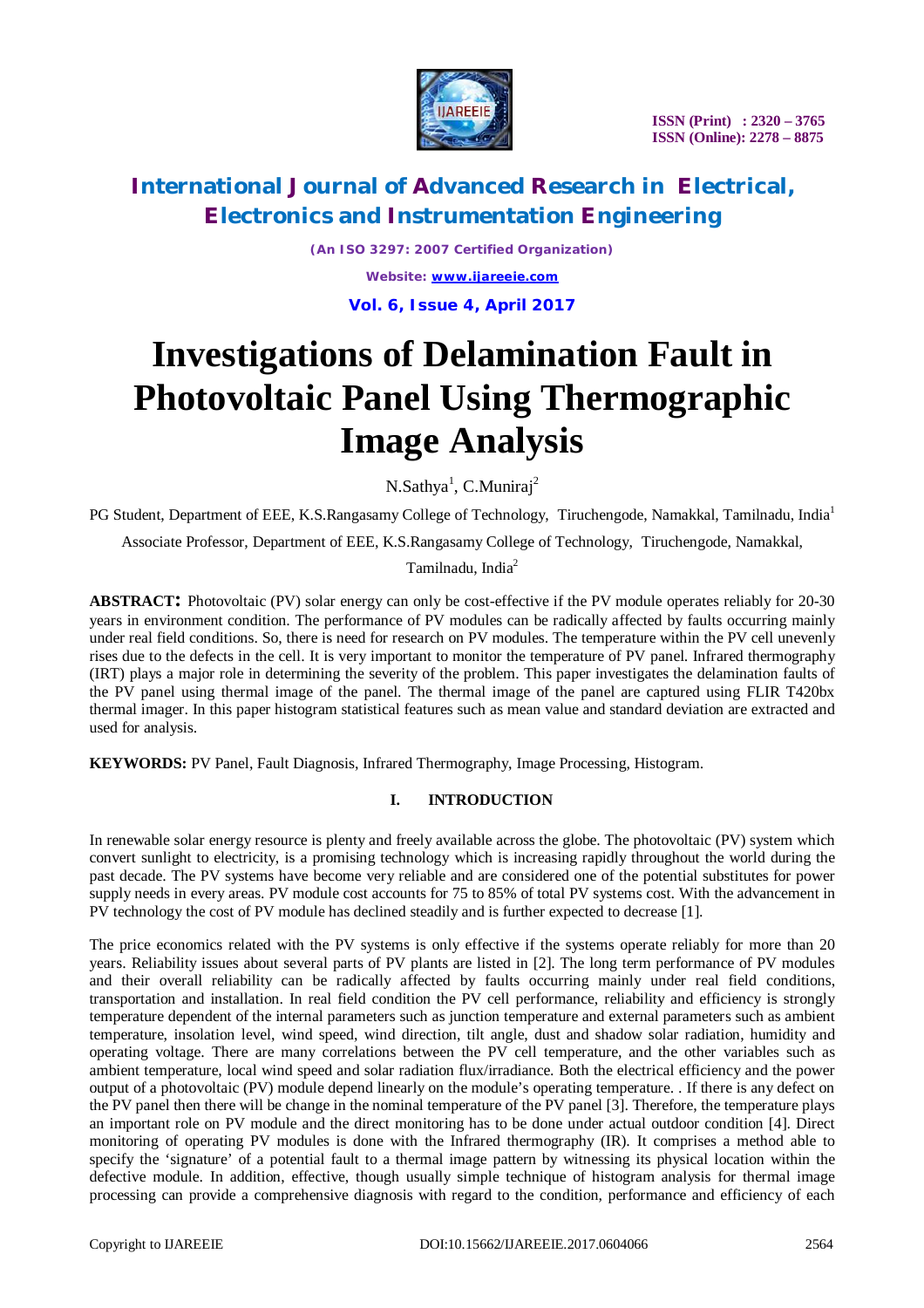

# **International Journal of Advanced Research in Electrical, Electronics and Instrumentation Engineering**

*(An ISO 3297: 2007 Certified Organization)*

*Website: [www.ijareeie.com](http://www.ijareeie.com)*

### **Vol. 6, Issue 4, April 2017**

module. Infrared thermography (IRT) plays a major role in predictive and preventive maintenance of PV panel and determines the severity of the problem and it allows a reliable evaluation of the state of health of the panel and at the same time the detection of the actions needed during the maintenance [5]. IR thermography is a challenging direct monitoring method which is capable of detecting and diagnosing defective PV modules, both during the manufacturing stage and under real-field conditions. So the reliability of the PV panel is investigated by using the infrared thermography [6]. This paper gives the electric performance of the PV panels under different atmospheric conditions by using thermographic images and the analysis of the image with the histogram.

### **II. PHOTOVOLTAICS**

Solar cells are electrically connected either in series and/or parallel to provide desired outputs as voltage and current. In order to ensure the reliability and lifetime of solar cells, it must be protected from the various environmental conditions such as thermal cycling, rain and dust etc. when they operate under outdoor condition. Thus to protect solar cells and ensure along operating period, PV module comprises of Transparent front glass, EVA layers, Solar cells string and Tedlaras in Fig 1. Solar cells are protected by sandwiching them between the EVA 2.5mm (Ethylene-Vinyl-Acetate). In the front side, low iron, toughened and textured glass about 3mm thickness provides the mechanical strength to photovoltaic module. A non-transparent, with a multilayer structure consisted of polyester film (PET), laminated between polyvinyl fluoride (PVF) commonly known as tedlar is used as the back sheet [7].



Fig 1. PV module structure

In a PV module of series-connected solar cells the photocurrent flows, when it is illuminated under short-circuit conditions. This photocurrent must be the same throughout every cell and, thus, the sum of all cells biases is equal to zero according to Kirchhoff's circuit law. Hot-spot heating arises when there is at least one solar cell in the PV module that presents an abnormally much smaller short-circuit current than the rest of the cells in the module. In this condition, the defective cell passes current higher than its generation capabilities, becomes reverse-biased, even enters the breakdown regime, and sinks power instead of sourcing it. Moreover the overall current of the module becomes limited by the defective cell when the operating current of the overall series string approaches the short circuit of the cell in that module. The operating temperature of a cell in a PV module can be fairly estimated by the following semi-empirical equation (1).

$$
T_{cell} = T_{amb} + \left(\frac{0.32}{8.91 + 2.V_f}\right) G_T
$$
 (1)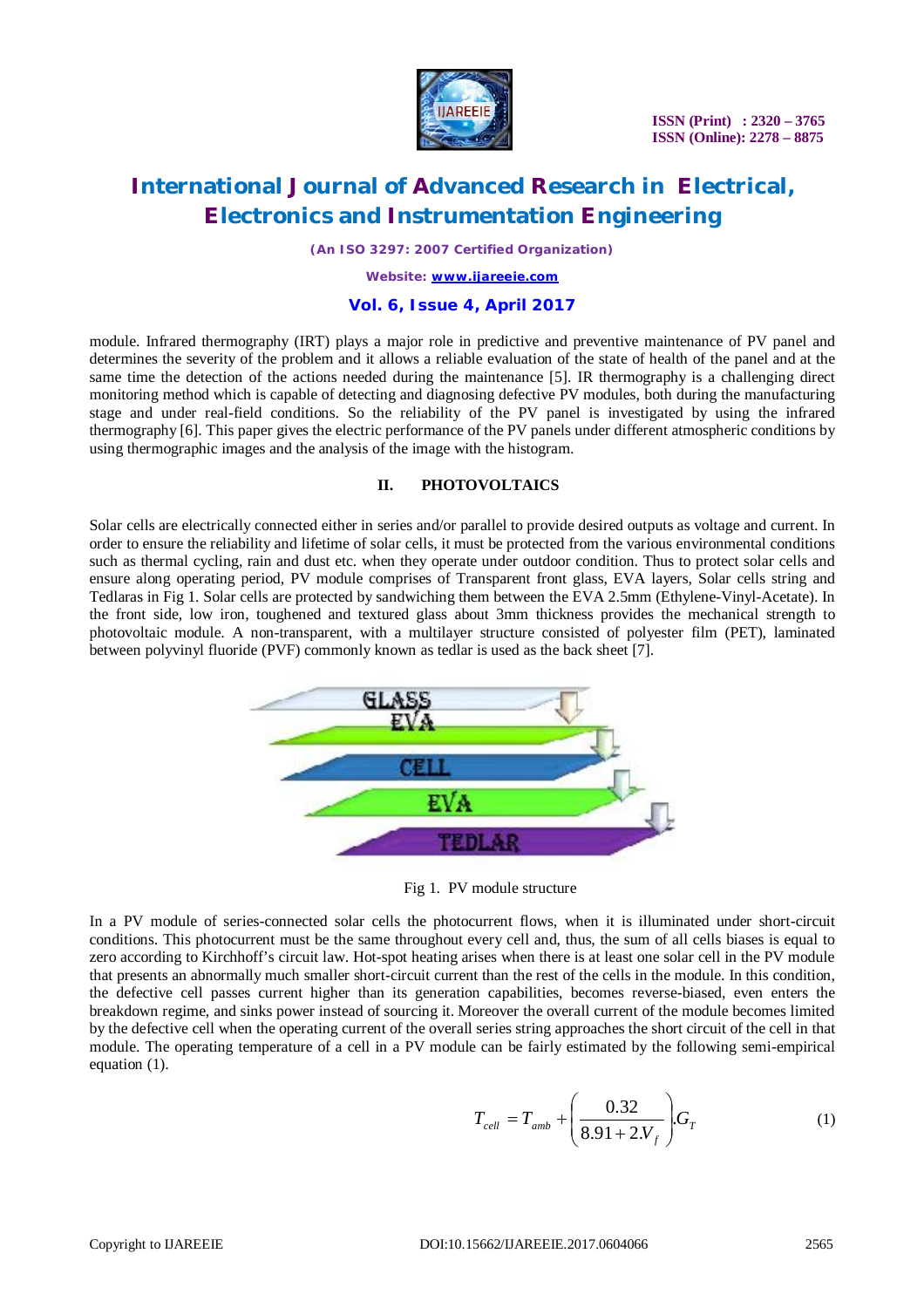

### **International Journal of Advanced Research in Electrical, Electronics and Instrumentation Engineering**

*(An ISO 3297: 2007 Certified Organization)*

*Website: [www.ijareeie.com](http://www.ijareeie.com)*

### **Vol. 6, Issue 4, April 2017**

Where,  $T_{cell}$  is the cell's operating temperature (in  $^{\circ}C$ ),  $T_{amp}$  is the ambient air temperature (in $^{\circ}C$ ),  $V_f$  is the air velocity (in m/s) and G<sub>T</sub> is the incident solar irradiance flux (in W/m<sup>2</sup>). Thus, as mentioned before, the operating temperature of each cell within the inspected PV module is estimated, with the use of equation (1) and compared with the thermographically measured one which is described in the next section. Hot-spot heating effect is the significant declination between these two temperature values and it is associated with a cell defect, such as a crack or an interconnection mismatch and also the higher temperature results in the degradation of cell wires, encapsulant as well as influences the module lifetime in the field [8].

#### **III. INFRARED THERMOGRAPHY (IRT)**

Solar systems are outdoor electrical installations exposed to stresses of wind, snow, rain, melt and freeze cycles, and UV radiation. Due to these exposures it can result in weathering and accelerated corrosion. Therefore, to verify the PV plant's maximum power output. It is very important to monitor the temperature of PV module therefore it allows to detect anomalies before they become failures [9]. According to Planck's black body radiation law, all objects emits infrared radiation and is proportional to their temperature. Since IRT is a non-contact, non-destructive technique that provides significantly more than just a simple temperature measurement of a given point in a PV cell [10]. In principle, an infrared imaging system collects the naturally emitted infrared radiation from the module under inspection and generates its complete thermal image [11]. A thermal image shows relative temperature differences, i.e. thermal gradients, in a color (for example, rainbow) scale palette or greyscale. By inspecting the heat distribution image of the PV module it indicates the increase in temperature due the malfunctioning of the system and it helps in locating the faults and their seriousness can be evaluated. The impetus for adopting a temperature-monitoring method for this analysis lies upon the strong interrelation between the developing surface temperature of a PV module and its 'health' in terms of efficiency. Usually the techniques of thermal image processing. In further analysis thermal signatures of the PV module were performedby applying standard thermal image processing techniques, i.e. image histogram analysis. It provides a complete diagnosis with regard to the condition and, ultimately, performance and efficiency of each module. Basically,in any condition monitoring approach it is essential to obtainthe significant information out of the mass of the raw signalby using the appropriate signal/image processing techniques.Therefore, the above-mentioned thermal imageprocessing delivers useful data for the detection of hot spots thatwitness the presence of defective solar cells and, typically, a PVmodule with subdued efficiency. The fig 2 shows the inspection of PV panel with thermographic camera FLIR T420bx.



Fig 2. Capturing the solar panel thermal image with FLIR T420bx

### **IV. RESULTS AND DISCUSSIONS**

The experimental setup has been carried out for the two panels. By the experiences under real field, upon IRT of the modules, the defects found in PV1 and PV2 are delamination fault. These faults are explained with the correlations between the each fault type and the histogram.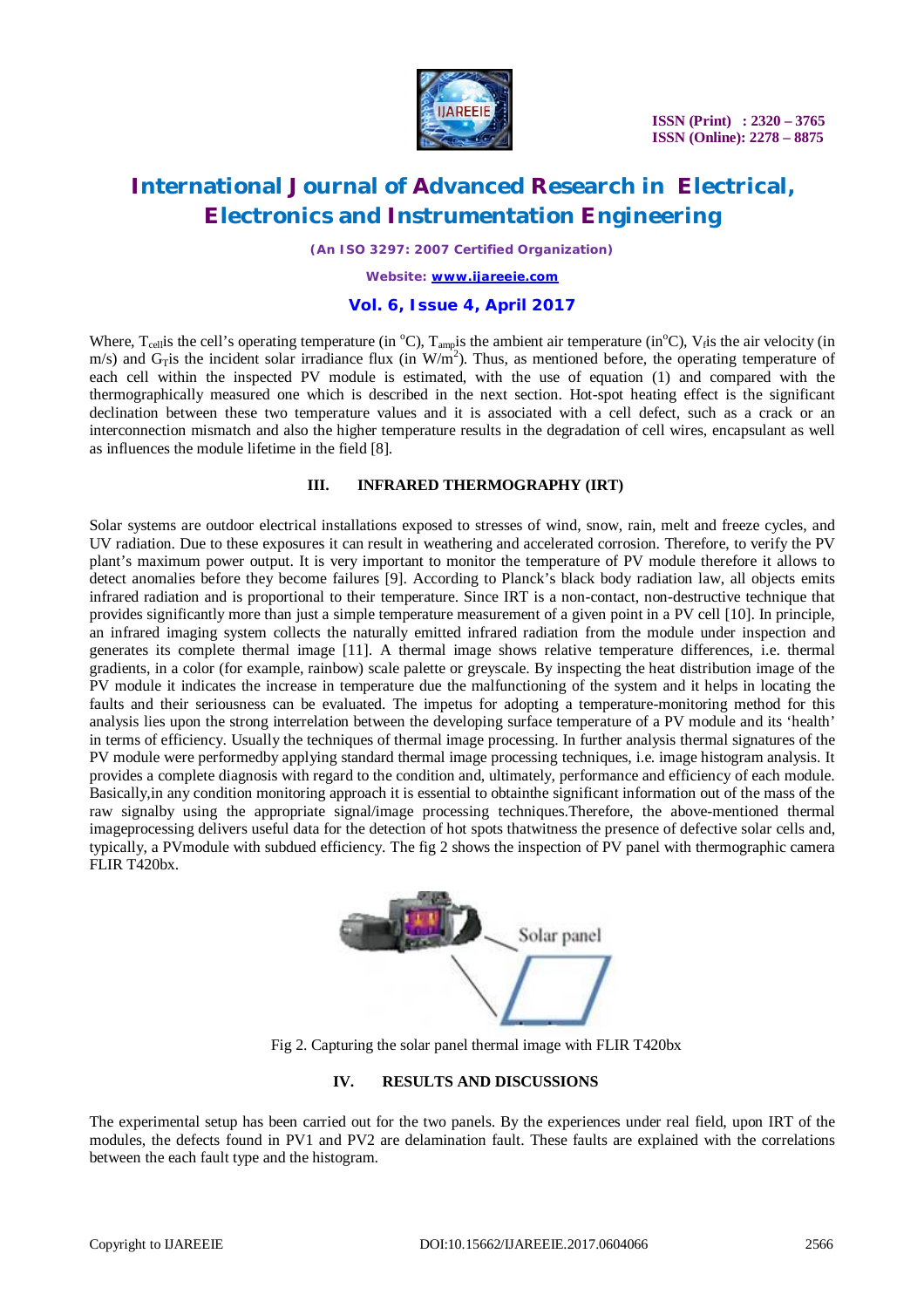

# **International Journal of Advanced Research in Electrical, Electronics and Instrumentation Engineering**

*(An ISO 3297: 2007 Certified Organization)*

*Website: [www.ijareeie.com](http://www.ijareeie.com)*

**Vol. 6, Issue 4, April 2017**

#### **4.1 Delamination**

In a PV module, the EVA (ethylene vinyl acetate) protects the sensitive cells from weather influences such as moisture, UV radiation and mist. During manufacturing process it is important to laminate the module composite under a precisely defined pressure and temperature and time to ensure that the EVA cures correctly. Due to wrong process parameters or cheap material it can result in a delamination of the EVA later in lifetime. The layers of EVA melted and get a "milky" color. These delaminated solar modules should also be changed. Due to the delamination, moisture can get to the cells which results in cell corrosion. Further, the light transmission is reduced which results the ongoing performance loss. Figure 3 and 4shows delaminated PV1 and PV 2 module with its thermal image which is captured by the FLIR thermal imager. In the normal image of delaminated PV panel 1 and 2 the milky white can be seen, which is spread all over the panel. And in the thermal image the color/tonal distribution of the panel is seen clearly and it is not equally distributed throughout the panel. The color intensity distribution is based on the temperature. The temperature of the panel PV 1 ranges from 46 to  $65^{\circ}$ C and in PV 2 ranges from 47 to 71.3 $^{\circ}$ C. It can be noticed that in thermal image the certain cell regions are brighter (higher intensity of color in the cells) due to the higher temperature which indicates the defective cells.



Figure 3. Delamination fault PV 1 panel



Figure 4. Delamination fault PV 2 panel

#### **4.2 Histogram analysis**

The analysis of thermal image gives the possible abnormalities of PV panel. The image processing technique of histogram extracts the features of the modules.It is the basic step of thermal image processing and it provides the pure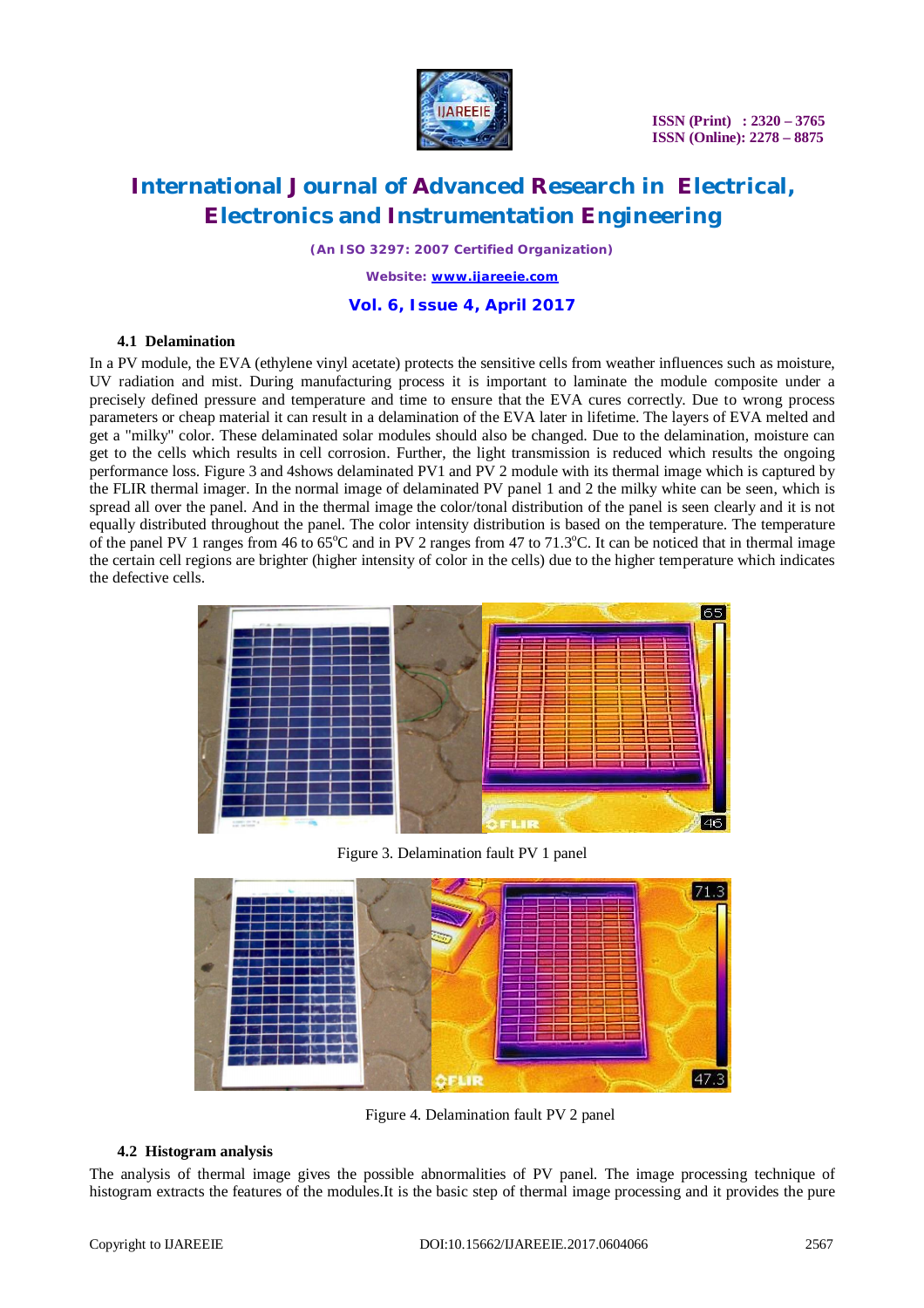

### **International Journal of Advanced Research in Electrical, Electronics and Instrumentation Engineering**

*(An ISO 3297: 2007 Certified Organization)*

*Website: [www.ijareeie.com](http://www.ijareeie.com)*

#### **Vol. 6, Issue 4, April 2017**

form of information in order to correlate the presence of evolving hot spots in faulty PV modules with their thermal signature. A histogram of the thermal image acts as a graphical representation of the tonal or color distribution in that image. It is a practical and potent tool in detecting abnormal temperature patterns and thus, defective equipment. Mean and standard deviation are the most common statistical-based features that characterize the tonal distribution of an image. The average brightness of a region is defined as a mean of the pixel brightness within that region and it is expressed by equation 2.

$$
\overline{g} = \sum_{g=0}^{L-1} g \cdot P(g) \tag{2}
$$

Standard deviation is informative about the contrast of an image and a high-contrast thermal image will have a high temperature distribution. Standard deviation is a key index of possible defects is given by the equation 3.

$$
\sigma_g = \sqrt{\sum_{g=0}^{L-1} (g - \overline{g})^2} . P(g) \tag{3}
$$

According to the semi-empirical equation as mentioned in section 2 the operation temperature of a healthy cell  $T_{\text{cell}}$ =56.74°C. In this paper, a histogram analysis was applied to box ROIs within the obtained thermal images of PV-1 and PV-2. Focusing on PV-1 module, a vertical box were selected as box ROI. According to the ROI analysis, cells with hot spot is covered in the ROI. Fig 5 present the thermal image and its histograms of ROI, respectively, for the measurement of 1 October at 13:00, with regard of PV-1. In histogram for box1 there is a pixel (Y-axis) distribution in the temperature (X-axis) range from 59 to  $62^{\circ}$ C. In this there is high dispersed data in the center (172.0, 96.5) 58.8 $^{\circ}$ C which represents the delaminated cells and it should be noticed that there is rise in temperature in delaminated region as compared with operating temperature. The mean and the standard deviation of the box1 is  $57.8^{\circ}$ C and 1.2 as by above mentioned equation 2 and 3.



(b) Histogram feature Figure 5. Thermal image of Delaminated panel with its histogram

Similarly results were concluded from the histogram analysis of PV2 thermal image. In the thermal image of PV2 the regions were clearly seen and for the ROI analysis a horizontal box were selected as box ROI, it covers from left to right of the cells. The cells with hot spot and the healthy cells were covered in the box ROI. Fig 6 presents the thermal image and its histograms of ROI, respectively, for the measurement of 1 October at 13:00, with regard of PV-2. In histogram for box there is a pixel (Y-axis) distribution in the temperature (X-axis) range from 57 to 62°C. In this there is high dispersed data in the region (116, 103)  $62^{\circ}$ C which represents the defective cells and there is maximum temperature in that region as compared with operating temperature. And there is less dispersed data in the region 57 to